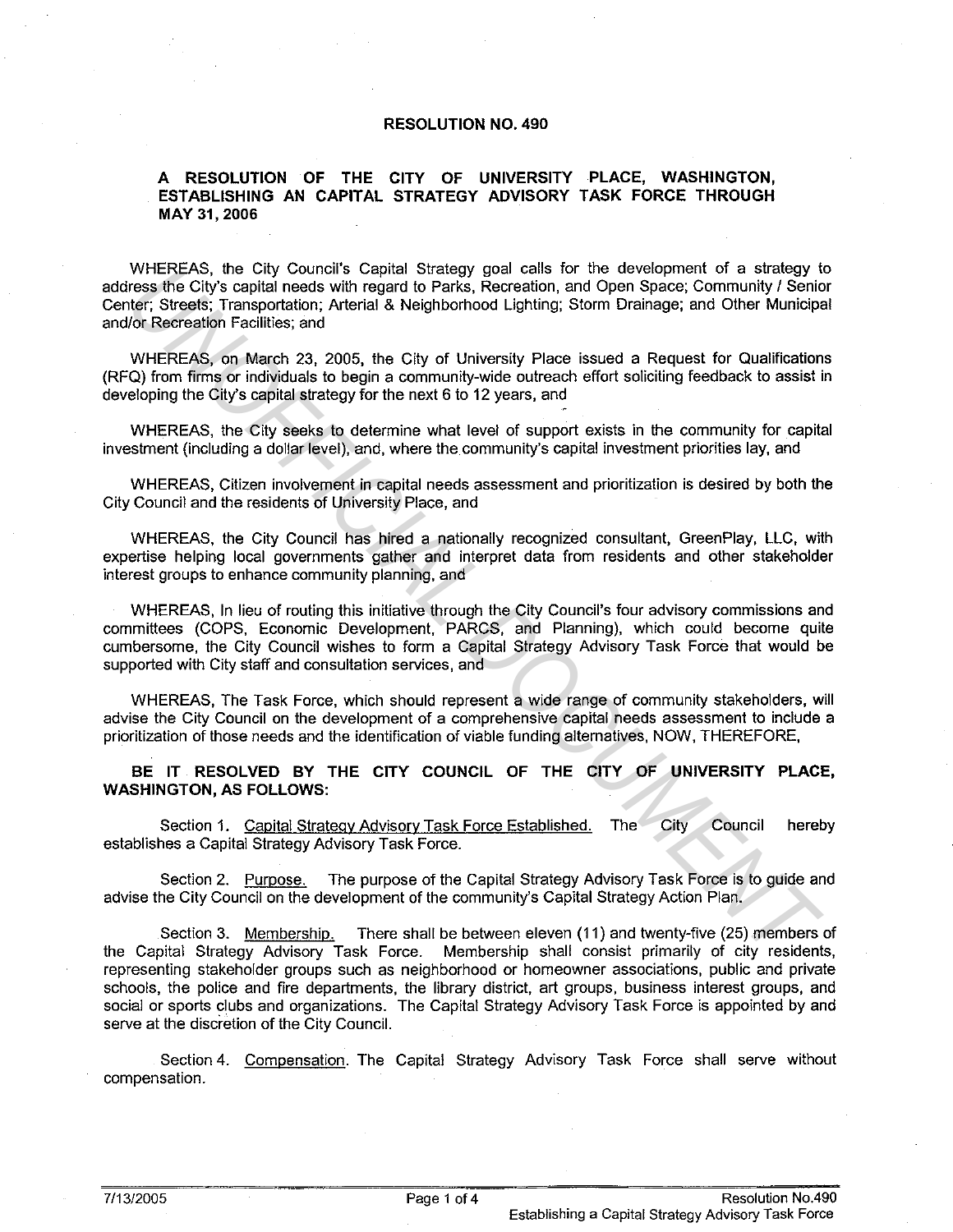Section 5. Compliance with Statute, Ordinances, and Policies. The Capital Strategy Advisory Task Force shall comply with Open Public Meetings Act, the Code of Ethics for Municipal Offices and other applicable laws, ordinances, and city policies. All meetings of the Capital Strategy Advisory Task Force shall be in City Hall.

Section 6. Vacancies and Removal of Members. Vacancies occurring otherwise than through the expiration of terms shall be filled for the part of the term not yet expired. Members may be removed, after Council review, for inefficiency or nonperformance of duty, misconduct, or malfeasance in office. A Capital Strategy Advisory Task Force member may be removed for having more than three unexcused absences, or four excused absences, during the term of this Task Force.

Section 7. Organization. The City Council shall appoint the Capital Strategy Advisory Task Force chairperson. The Capital Strategy Advisory Task Force shall elect its own vice-chairperson, and create and fill such other offices as it may determine it requires. The vice-chairperson shall preside in the absence of the chairperson. The chairperson and vice-chairperson shall be voting members of the Capital Strategy Advisory Task Force. The Capital Strategy Advisory Task Force will meet as required from July 2005 to May 2006. A majority of the members of the Capital Strategy Advisory Task Force shall constitute a quorum. The Capital Strategy Advisory Task Force shall keep a written record of its meetings, findings, and determinations, which shall be a public record. Contrict review, for inferiolating of nonperatormations of oully, misconduct, or materiassing in controls of the Capital Strategy Advisory Task Force and properties, or four excused absences, during the term of this Task F

## **Capital Strategy Advisory Task Force Member Responsibilities**

- Regularly attend Capital Strategy Advisory Task Force meetings and contribute constructively to Capital Strategy Advisory Task Force discussion. Consider and discuss issues from a system-wide perspective, as well as that of particular stakeholders.
- Understand and be able to articulate the Capital Strategy Advisory Task Force's purpose, responsibilities, and work plan.
- Communicate and coordinate with the member's constituent group to (a) represent the group's perspective on key issues; and (b) convey information from the Capital Strategy Advisory Task Force back to stakeholders.
- Participate in the Capital Strategy Advisory Task Force's community outreach efforts, as research is conducted and proposals are developed.
- Review and provide comments on reports and recommended actions.
- Provide feedback to the Capital Strategy Advisory Task Force chair and project staff on Capital Strategy Advisory Task Force process and progress.

## **Capital Strategy Advisory Task Force Operating Principles**

- The Capital Strategy Advisory Task Force will operate by consensus. All members' positions will be respected and considered, and wherever possible the group will work collaboratively to reach consensus on recommendations.
- Capital Strategy Advisory Task Force will communicate questions, issues and suggestions to its staff liaison, the Special Projects Manager, who will coordinate actions and responses among staff, and the Capital Strategy Advisory Task Force chair.
- Capital Strategy Advisory Task Force meetings will start and end on time.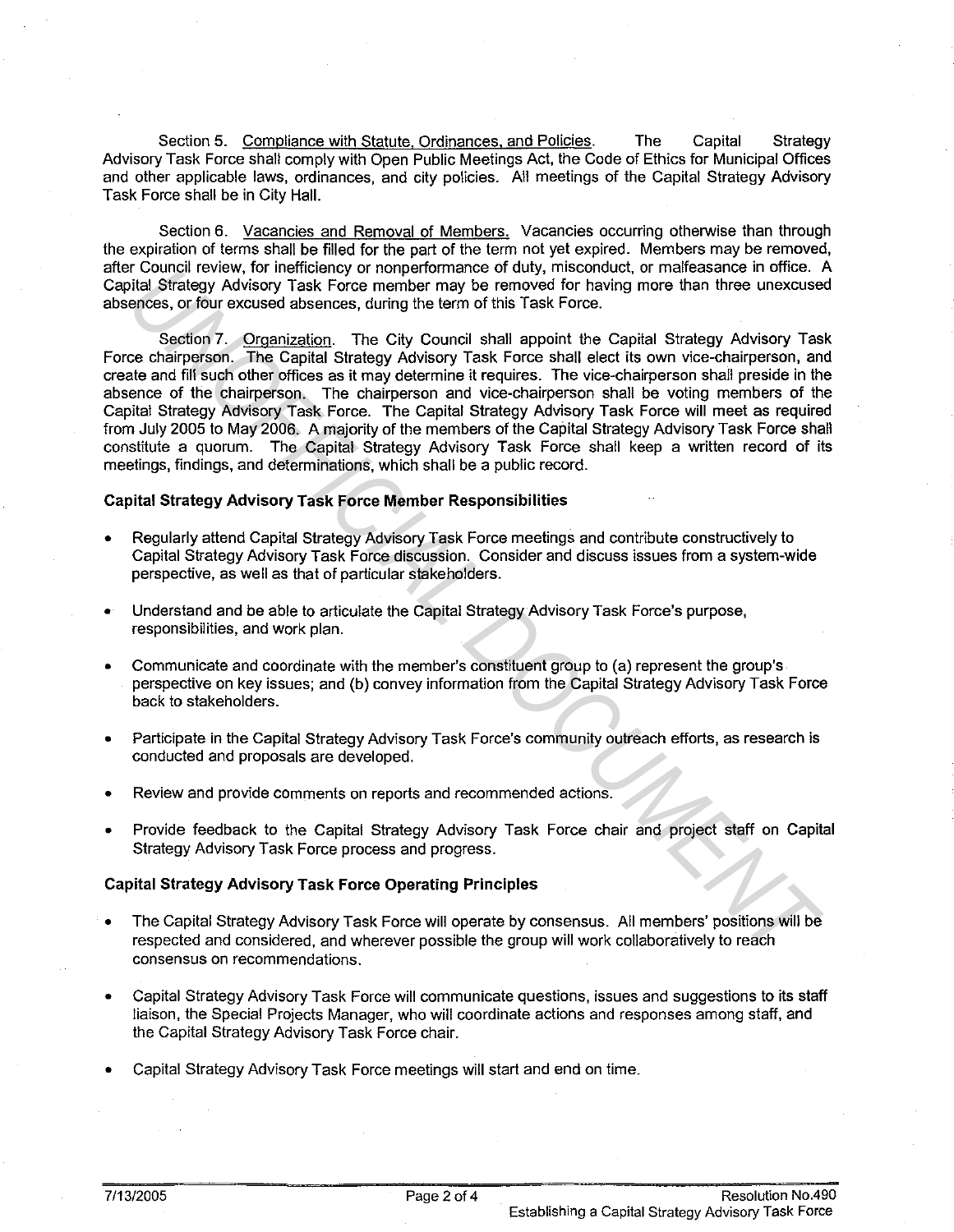- Meeting summaries will be prepared following each meeting, summarizing the issues discussed and the decisions reached. A list of members present will be included in the meeting summary.
- Email communications among Capital Strategy Advisory Task Force members shall be conveyed to the Special Projects Manager, in order to coordinate information sharing among Task Force members. No communication intended to reach a consensus on any issue shall be sent via e-mail.
- The Capital Strategy Advisory Task Force will be "principals only" unless an alternate representative has been approved by the City Council.

Section 8. Voting. A majority vote of those members present constitutes a quorum at an open meeting of the Capital Strategy Advisory Task Force shall be necessary to legally act on any matter before the Capital Strategy Advisory Task Force.

Section 9. Expenditures. Any expenditures of the Capital Strategy Advisory Task Force shall be within the amounts appropriated for that purpose by the City Council.

Section 10. Consultants and Advisors. The Capital Strategy Advisory Task Force will be assisted by the City's Capital Strategy consultant, GreenPlay LLC. GreenPlay will assist the Task Force in its studies, surveys and reviews. In addition, the Capital Strategy Advisory Task Force, through its chairperson, may request formal opinions or recommendations from the Deputy City Manager, on any matter pending before it. representative has been approved by the City Council.<br> **Excelling 6.** Volting: A majority volt of those members present constitutes a quorum at an operago of the Capital Strategy Advisory Task Force shall be necessary to l

Section 11. Powers and Duties. The Capital Strategy Advisory Task Force will assist and advise the Council on the following:

- A. Task 1. Review relevant, existing materials concerning the community's current and future capital investment needs
- B. Task 2. Public Outreach / Community Engagement
	- Inform and update the community about the City's various planning documents, including the Parks, Recreation and Open Space Plan (PROS), SWM Comprehensive Plan, Sewer Services Strategy, Transportation Improvement Plan (TIP), and Pavement Management and Rehabilitation Plan.
	- Reach out to community residents and the diverse stakeholder groups in UP through a series of community meetings, focus groups, UPTV and the City's website to ascertain the community's attitudes and opinions about UP's capital investment needs
	- Design and administer a community survey.
- C. Task 3. Develop Preliminary Action Plan Goals and Implementing Strategies
	- Evaluate current and ongoing capital investment opportunities.
	- Identify community priorities and areas of greatest need.
	- Assess the financial implications of the identified priorities.
	- Develop a preliminary action plan that includes a comprehensive capital needs assessment, prioritization of needs and identification of viable funding alternatives.
	- Present the preliminary action plan to the public for comment.
- D. Task 4. Develop Final Capital Strategy Action Plan, including recommendations and alternatives to finance implementation of action plan.
	- Summarize the plan into an accessible, policy-level report and presentation package.

Section 12. Staff Support. The Deputy City Manager shall be (or shall appoint) the staff liaison coordinator to support Capital Strategy Advisory Task Force assignments, and shall hire consultants to support on technical needs as funds are budgeted.